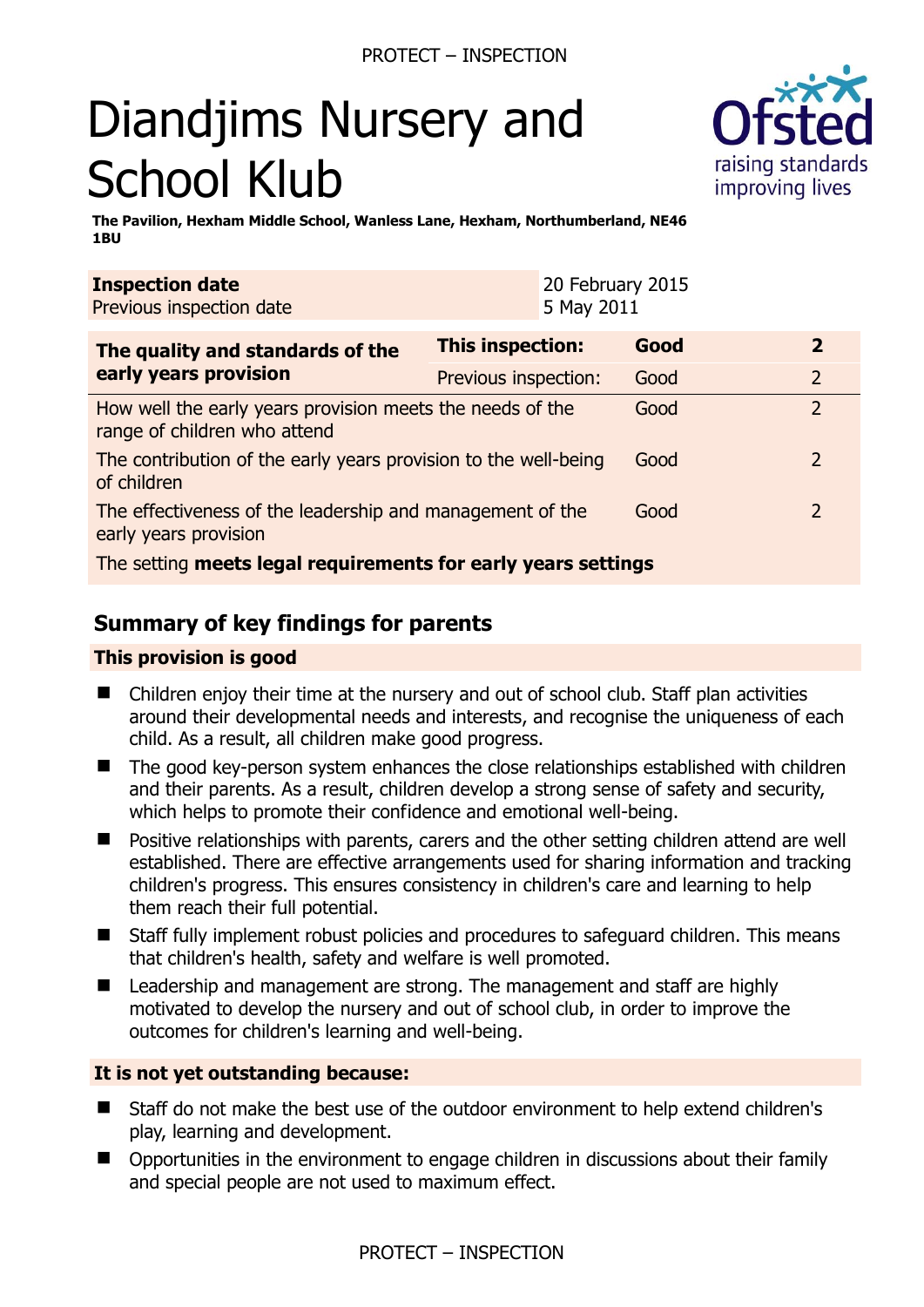# **What the setting needs to do to improve further**

# **To further improve the quality of the early years provision the provider should:**

- make best use of the outdoor environment to enable children to explore, investigate, and use their imagination and creativity
- enhance the already stimulating environment by creating photographic displays of family and special people to further promote discussions with children.

# **Inspection activities**

- The inspector had a tour of the premises and observed children playing in the preschool room, out of school room, dining kitchen and the older children playing outside.
- The inspector held discussions with the manager, the staff and the children throughout the session.
- The inspector held a meeting with the manager and conducted a joint observation.
- The inspector took account of the views of parents who were spoken to on the day of the inspection.
- The inspector looked at children's assessment records, the planning documentation, and the systems for the monitoring of children's progress.
- $\blacksquare$  The inspector checked evidence of the suitability and qualifications of staff working with children, the policies and procedures for the nursery, and the documented selfevaluation systems that support the service.

# **Inspector**

Carys Millican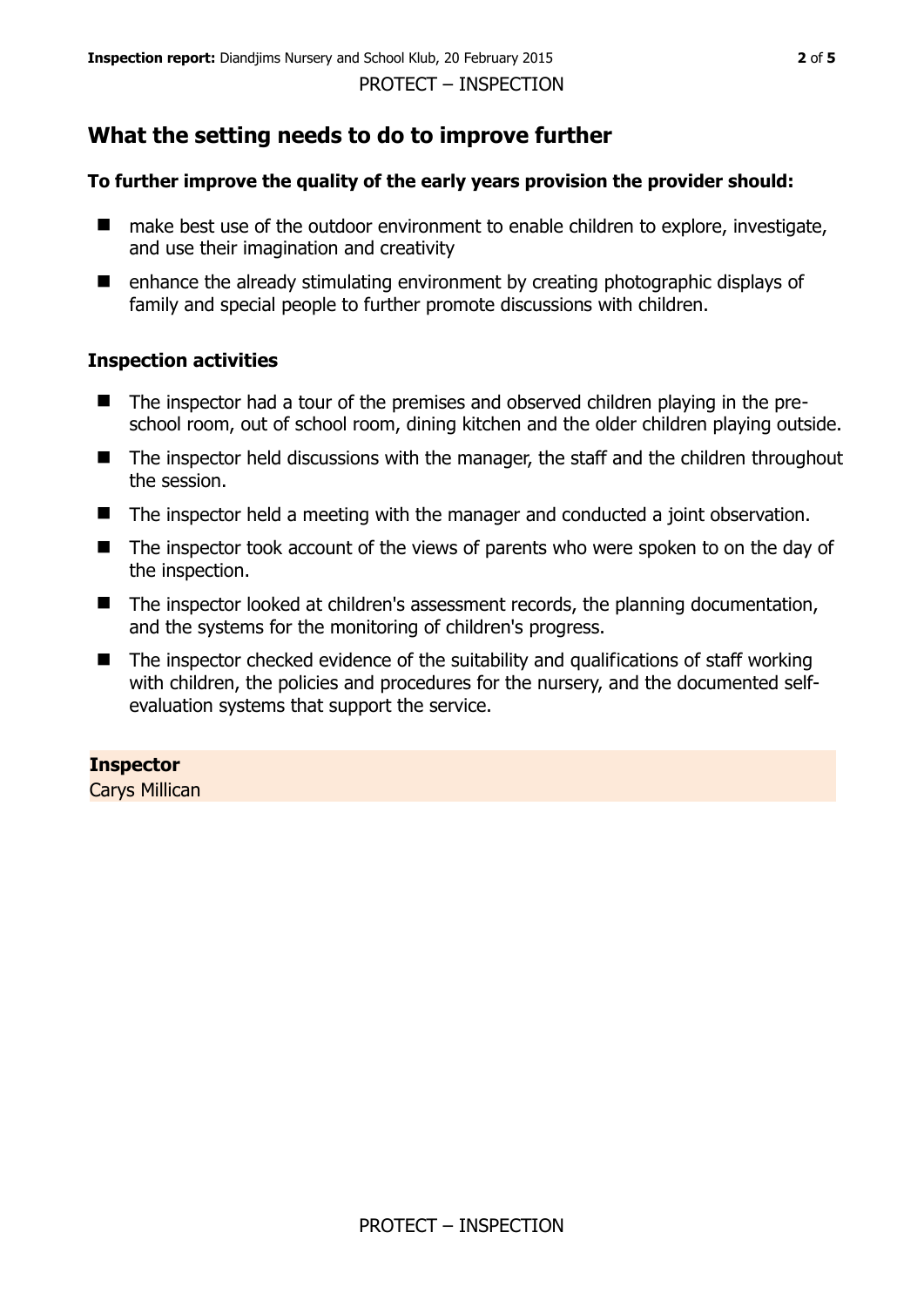PROTECT – INSPECTION

# **Inspection findings**

## **How well the early years provision meets the needs of the range of children who attend. This is good**

Children have lots of fun in the company of highly motivated and enthusiastic staff. They are independent learners and make choices and decisions in their play. As a result, they acquire the necessary skills in readiness for school. Staff know the children. They are fully aware of their interests and the next steps in their learning. As a result, children are provided with well-planned indoor activities that inspire them to learn. Children have ample space for physical play outside. However, the outdoor play areas are not always used to support all aspects of children's learning. Children's interest in dressing up encourages them to talk among themselves, which promotes good relationships and language skills. However, opportunities for staff to engage children further in discussions, for example, about their family and special people are not fully utilised. Parents are actively involved in supporting their children's learning. The planning and assessment arrangements are precise and focus on children's individual development and the next steps in their learning.

## **The contribution of the early years provision to the well-being of children is good**

Children develop a close bond and secure relationship with their key person, therefore, their emotional well-being is promoted. Settling-in procedures meet the needs of the children. Staff find these initial visits useful in helping them to find out about children's likes and dislikes and to build relationships with parents. As a result of this, children settle quickly into the nursery. Staff use positive behaviour management techniques and consistently praise children's efforts and achievements. This boosts children's confidence and self-esteem and as a result, they are very well behaved. Children learn about healthy lifestyles. They go for walks in the grounds of the school and enjoy healthy snacks and meals. Staff teach children how to keep themselves safe. For example, they learn to stand in a line together whenever they leave their playroom, and they know what to do in an emergency. Children are very well prepared for their next move on to school because the manager has established successful links with the local schools.

## **The effectiveness of the leadership and management of the early years provision is good**

The management and staff have a good understanding of the welfare and safeguarding requirements. Robust recruitment procedures are in place. This ensures all staff are suitable to care for children. Regular supervision sessions take place to ensure staff's ongoing suitability and to assess working practices. Staff's training needs are identified and ongoing professional development is promoted. The monitoring systems used are very effective and clearly identify any gaps in children's progress. The management and staff team work together with input from parents, to evaluate the service they provide. The focused improvement plans identify areas of development and the action taken to complete them. The management and staff are fully aware of the importance of working closely with other professionals and outside agencies, to support children who have special educational needs and/or disabilities.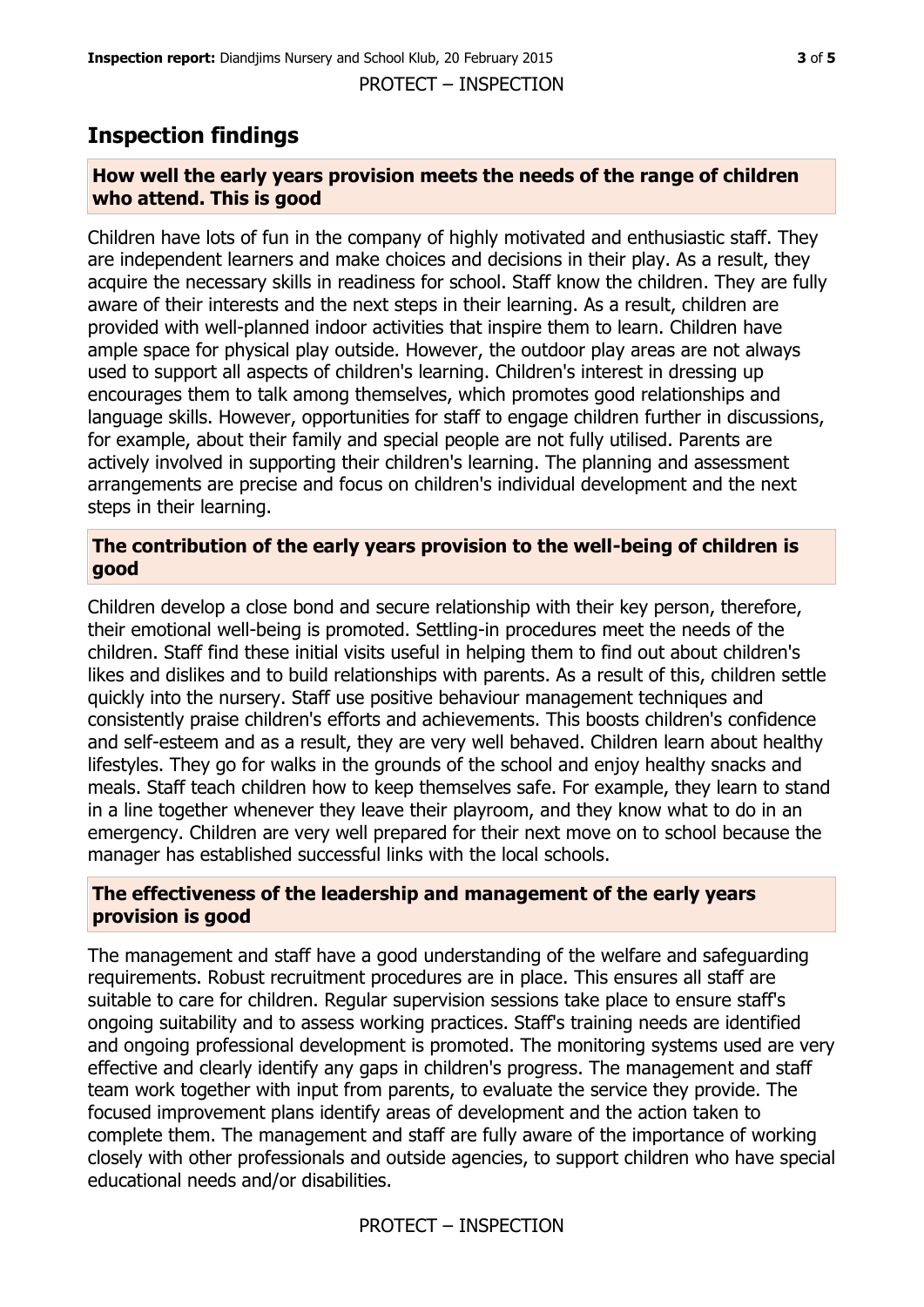# **Setting details**

| Unique reference number       | EY356505                 |  |
|-------------------------------|--------------------------|--|
| <b>Local authority</b>        | Northumberland           |  |
| <b>Inspection number</b>      | 863452                   |  |
| <b>Type of provision</b>      |                          |  |
| <b>Registration category</b>  | Childcare - Non-Domestic |  |
| <b>Age range of children</b>  | $0 - 17$                 |  |
| <b>Total number of places</b> | 52                       |  |
| Number of children on roll    | 45                       |  |
| <b>Name of provider</b>       | Diandjims Ltd            |  |
| Date of previous inspection   | 5 May 2011               |  |
| <b>Telephone number</b>       | 01434 600 000            |  |

Diandjims Nursery and School Klub was registered in 2000. The nursery is open each weekday from 8am to 6pm, for 51 weeks of the year. The nursery receives funding for the provision of free early education for two-, three- and four-year-old children. The out of school facility operates during school term time, from 8am to 9am and from 3pm to 6pm. During school holiday it operates from 8am to 6pm. In total, seven staff work at the nursery and all hold relevant qualifications.

This inspection was carried out by Ofsted under sections 49 and 50 of the Childcare Act 2006 on the quality and standards of provision that is registered on the Early Years Register. The registered person must ensure that this provision complies with the statutory framework for children's learning, development and care, known as the Early Years Foundation Stage.

Any complaints about the inspection or the report should be made following the procedures set out in the guidance 'Complaints procedure: raising concerns and making complaints about Ofsted', which is available from Ofsted's website: www.gov.uk/government/organisations/ofsted. If you would like Ofsted to send you a copy of the guidance, please telephone 0300 123 4234, or email enquiries@ofsted.gov.uk.